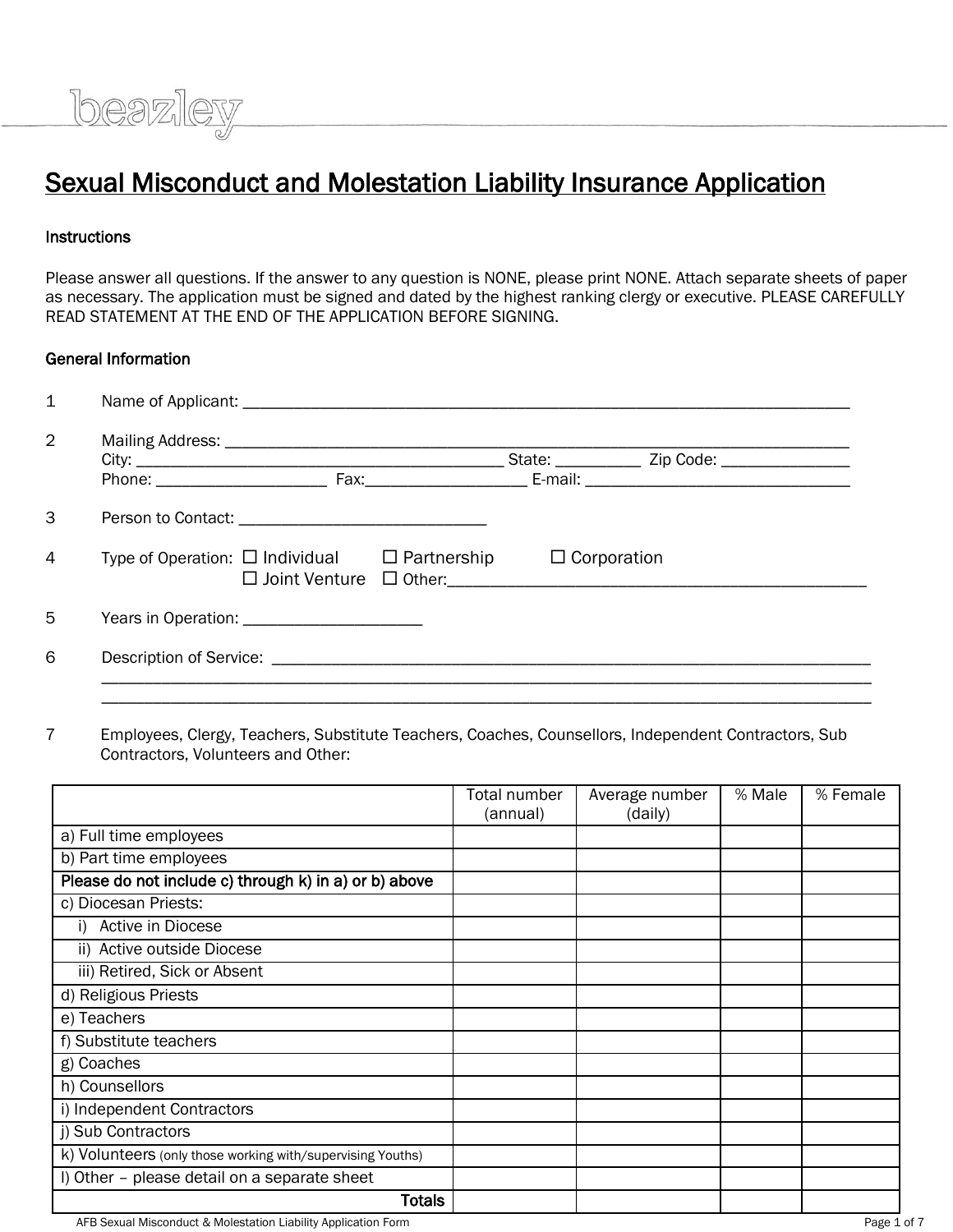| $\square$ Yes<br>$\Box$ No<br>Are all sub contractors dedicated agents or solely your representatives? |                                                                                                             |                                     |                |         |       |     |  |
|--------------------------------------------------------------------------------------------------------|-------------------------------------------------------------------------------------------------------------|-------------------------------------|----------------|---------|-------|-----|--|
|                                                                                                        | (If No please provide additional information on a separate sheet of paper.)                                 |                                     |                |         |       |     |  |
|                                                                                                        | $\Box$ Yes<br>$\Box$ No<br>Are all Independent contractors dedicated agents or solely your representatives? |                                     |                |         |       |     |  |
|                                                                                                        | (If No please provide additional information on a separate sheet of paper.)                                 |                                     |                |         |       |     |  |
| 8                                                                                                      | Annual Turnover Rate: ____________                                                                          |                                     |                |         |       |     |  |
| 9                                                                                                      | Annual Operating Budget: _____________                                                                      |                                     |                |         |       |     |  |
| 10                                                                                                     | Coverage Desired: ______________Limit of Liability: ______________Desired Retention: ______________         |                                     |                |         |       |     |  |
| 11                                                                                                     | Prior Sexual Misconduct Liability Coverage for the last five years, please list most recent first.          |                                     |                |         |       |     |  |
|                                                                                                        | Period                                                                                                      | <b>Claims Made</b><br>or Occurrence | <b>Insurer</b> | Premium | Limit | Sir |  |
|                                                                                                        |                                                                                                             |                                     |                |         |       |     |  |
|                                                                                                        |                                                                                                             |                                     |                |         |       |     |  |
|                                                                                                        |                                                                                                             |                                     |                |         |       |     |  |
|                                                                                                        |                                                                                                             |                                     |                |         |       |     |  |
|                                                                                                        |                                                                                                             |                                     |                |         |       |     |  |

12 Has any applicant ever canceled or non-renewed this type of coverage:  $\square$  Yes  $\square$  No (If Yes, please identify the provider and explain on a separate sheet of paper.)

#### 13 Services / Locations:

(If the services operate in multiple cities or states please attach a list that shows where all services operate.)

|           |                                       | <b>Exposure Units</b>           |           |                     |
|-----------|---------------------------------------|---------------------------------|-----------|---------------------|
|           |                                       | Annual $\Box$ Or Other $\Box$ # |           | of Months _________ |
| Number    |                                       |                                 |           |                     |
| οf        |                                       |                                 |           |                     |
| Locations | Types of Services % of Total          | Number of Youth                 | Age Range | Number of Adults    |
|           | Schools - Religious                   |                                 |           |                     |
|           | Schools - Public                      |                                 |           |                     |
|           | Schools - Private, Elementary         |                                 |           |                     |
|           | Schools - Private, Secondary          |                                 |           |                     |
|           | <b>YMCA</b>                           |                                 |           |                     |
|           | <b>Community Service Organization</b> |                                 |           |                     |
|           | Overnight Camps                       |                                 |           |                     |
|           | Day Camps                             |                                 |           |                     |
|           | <b>Child Care Centers</b>             |                                 |           |                     |
|           | Churches / Parishes                   |                                 |           |                     |

AFB Sexual Misconduct & Molestation Liability Application Form **Page 2 of 7** Page 2 of 7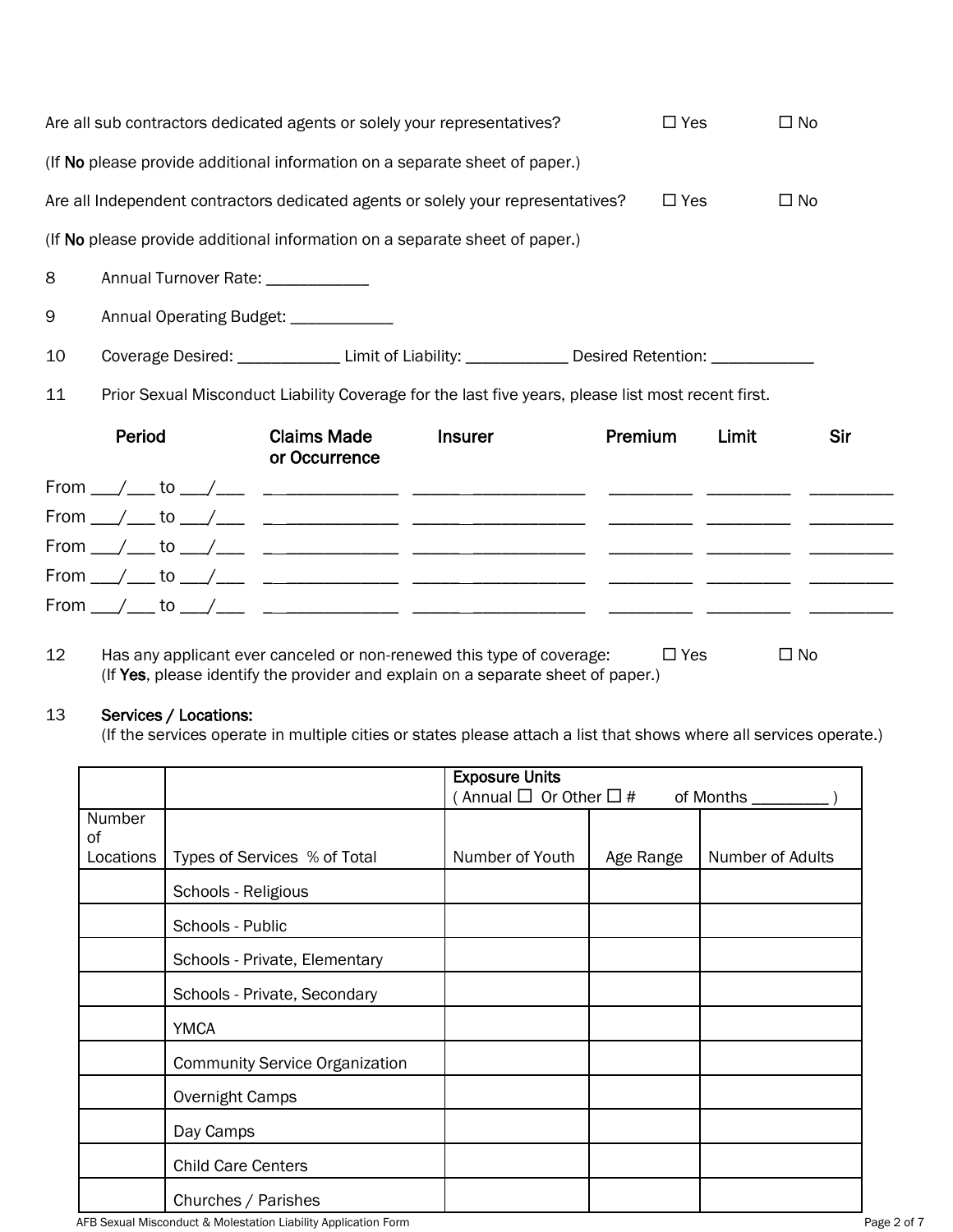| <b>Sunday Schools</b>                |  |  |
|--------------------------------------|--|--|
| <b>Mentoring Programs</b>            |  |  |
| <b>Counseling Services</b>           |  |  |
| <b>Residential Treatment Centers</b> |  |  |
| <b>Group Homes</b>                   |  |  |
| <b>Foster Care Services</b>          |  |  |
| In-Home Social Services              |  |  |
| Drop in / Recreation Centers         |  |  |
| Hospitals                            |  |  |
| <b>Nursing Homes</b>                 |  |  |
| Home Health Care                     |  |  |
| <b>Assisted Living</b>               |  |  |
| Other (describe)                     |  |  |
| <b>Totals</b>                        |  |  |

## Loss History

14. Please furnish the past ten years' first dollar loss history for all sexual misconduct claims.

| Period |  |  | # Claims # of Claims Total Paid Total Paid Total Reserved Total Reserved<br>Reserved Paid Loss Expenses Losses Expenses |  |
|--------|--|--|-------------------------------------------------------------------------------------------------------------------------|--|
|        |  |  |                                                                                                                         |  |
|        |  |  |                                                                                                                         |  |
|        |  |  |                                                                                                                         |  |
|        |  |  |                                                                                                                         |  |
|        |  |  |                                                                                                                         |  |
|        |  |  |                                                                                                                         |  |
|        |  |  |                                                                                                                         |  |
|        |  |  |                                                                                                                         |  |
|        |  |  |                                                                                                                         |  |
|        |  |  |                                                                                                                         |  |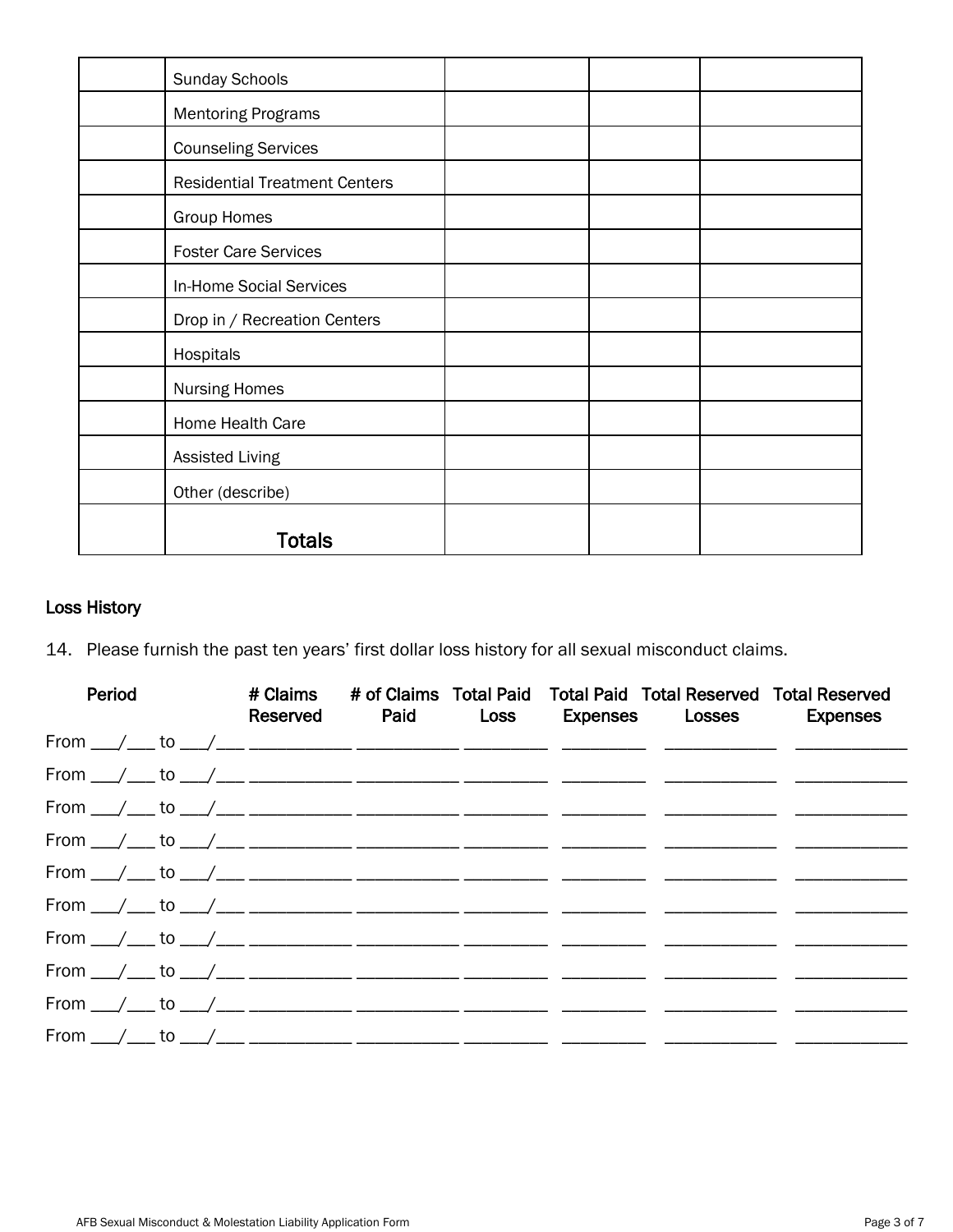- 15. On a separate sheet of paper, please provide the following information for any sexual misconduct claim.
	- 1 Date of Initial misconduct
	- 2 Date claim was brought
	- 3 Description of loss indicating if sexual contact did/did not occur
	- 4 Any amounts paid as damages
	- 5 Amounts reserved
	- 6 Legal/claim handling expense
	- 7 Valuation date

| 16 | Is the applicant aware of any facts, incidents, circumstances,<br>or allegations that may result in claims being made against you?                                                                                | $\Box$ Yes | $\square$ No |
|----|-------------------------------------------------------------------------------------------------------------------------------------------------------------------------------------------------------------------|------------|--------------|
|    | (If Yes, please provide details on a separate sheet of paper.)                                                                                                                                                    |            |              |
| 17 | Has the applicant, any employee, clergy, teacher, substitute teacher,<br>coach, counsellor, independent contractor, sub contractor, volunteer<br>or 'other' listed in question 7 above currently seeking coverage | $\Box$ Yes | $\Box$ No    |

been involved in an allegation or claim relating to sexual abuse?

(If Yes, please provide details on a separate sheet of paper.)

### 18 Loss Prevention Efforts

Check which of the following methods are used in the screening and hiring process for employees, clergy, teachers, substitute teachers, coaches, counsellors, independent contractors, sub contractors, volunteers or "others" listed in question 7 above. Please attach a copy of all items below.

| a. Standard Application                                              |  |
|----------------------------------------------------------------------|--|
|                                                                      |  |
| b. Code of Conduct (attach a copy)                                   |  |
| c. Interview                                                         |  |
| -Face to face interview                                              |  |
| -Standard list of interview questions                                |  |
| -Use behavioural interviewing techniques                             |  |
| -Interview by more than one person                                   |  |
| d. Standard questions for references                                 |  |
| e. Criminal background check                                         |  |
| f. Abuse registry check                                              |  |
| g. Checklist of indicators that may indicate increased risk to abuse |  |
| h. Other (please describe):                                          |  |

19. Does the organization have a written policy prohibiting all those listed in  $\square$  Yes  $\square$  No question 7 above from working alone with a single client?

If No, please explain when these situations occur and how the interactions are monitored \_\_\_\_\_\_\_\_

(Please use a separate sheet of paper if necessary)

i<br>L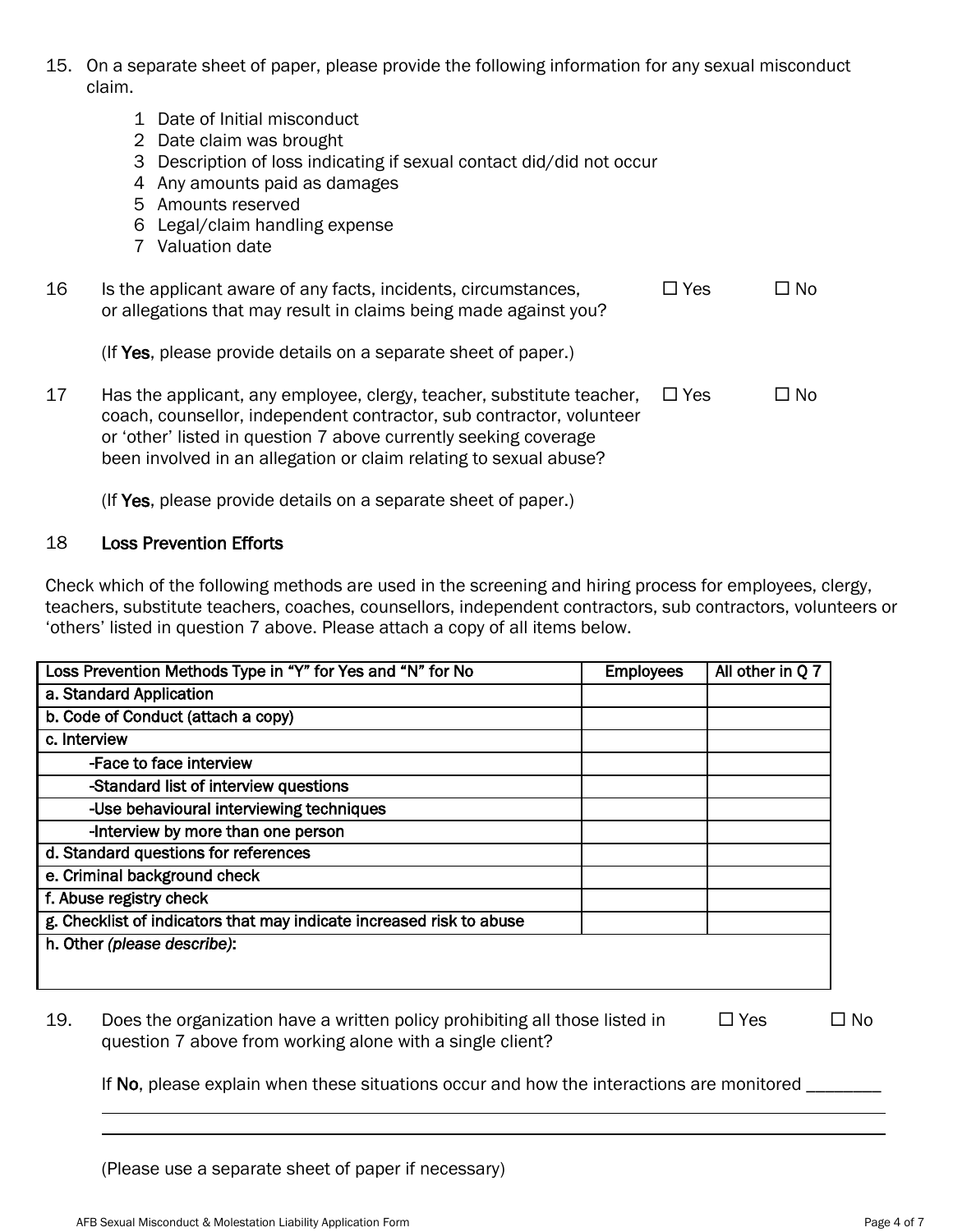| 20. | Are those listed in question 7, other than employees, directly supervised by<br>an employee when interacting with children or vulnerable adults?         | $\Box$ Yes | $\square$ No |
|-----|----------------------------------------------------------------------------------------------------------------------------------------------------------|------------|--------------|
|     | If No, please explain when these situations occur and how the interactions are monitored _______                                                         |            |              |
|     | (Please use a separate sheet of paper if necessary)                                                                                                      |            |              |
| 21. | Do any of those listed in question 7 above ever have children at their home? $\Box$ Yes                                                                  |            | $\square$ No |
|     | If Yes, please explain when these situations occur and how such situation is monitored_____________                                                      |            |              |
|     | (Please use a separate sheet of paper if necessary)                                                                                                      |            |              |
| 22. | Do any of those listed in question 7 above ever spend time at the home of children? $\Box$ Yes $\Box$ No                                                 |            |              |
|     | If Yes, please explain when these situations occur and how such situation is monitored                                                                   |            |              |
| 23. | Does the Organization ever sponsor 'events'?                                                                                                             | $\Box$ Yes | $\square$ No |
|     | If Yes, please provide details of events that are sponsored including the normal ratio of children to                                                    |            |              |
|     | (Please use a separate sheet of paper if necessary)                                                                                                      |            |              |
| 24. | Does the Organization ever sponsor overnight 'events'?                                                                                                   | $\Box$ Yes | $\square$ No |
|     | If Yes, please provide details of overnight events that are sponsored including the normal ratio of<br>children to 'safe' adult on such sponsored events |            |              |
|     | (Please use a separate sheet of paper if necessary)                                                                                                      |            |              |
| 25. | Are all those listed in question 7 above required to complete organizational<br>abuse prevention before they are permitted to work/volunteer?            | $\Box$ Yes | $\square$ No |
|     | (If Yes, please attach curriculum and any further details)                                                                                               |            |              |
| 26. | Are all those listed in question 7 above required to complete annual<br>organizational abuse prevention training?                                        | $\Box$ Yes | $\square$ No |
|     | (If Yes, please attach curriculum and any further details)                                                                                               |            |              |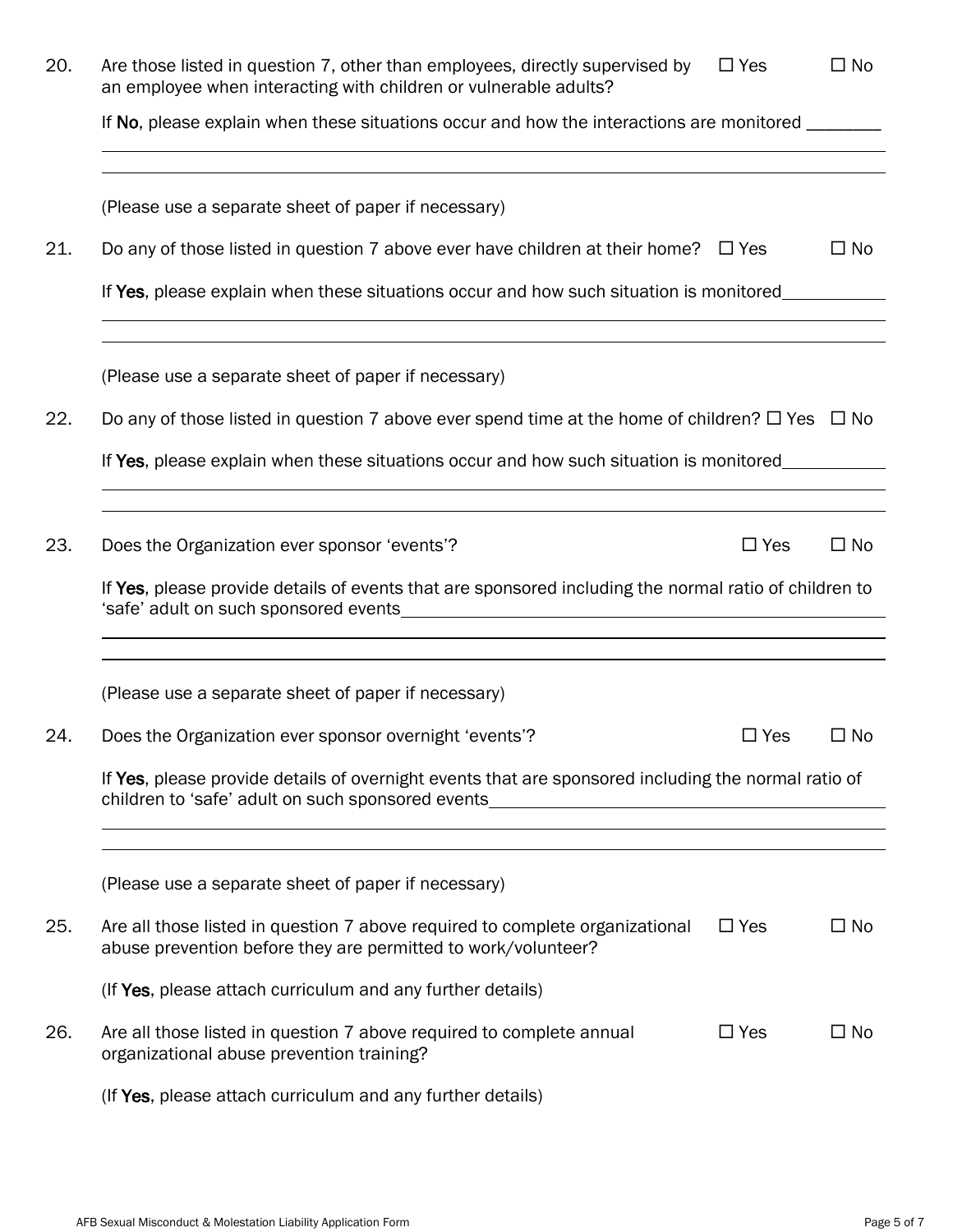| 27. |                            |           | Does central administration establish, monitor, and enforce policies and<br>procedures across all locations?                                                                                                                                                                                                                                                                                                     | $\Box$ Yes | $\square$ No |
|-----|----------------------------|-----------|------------------------------------------------------------------------------------------------------------------------------------------------------------------------------------------------------------------------------------------------------------------------------------------------------------------------------------------------------------------------------------------------------------------|------------|--------------|
|     |                            |           |                                                                                                                                                                                                                                                                                                                                                                                                                  |            |              |
|     |                            |           |                                                                                                                                                                                                                                                                                                                                                                                                                  |            |              |
| 28. |                            |           | Are items below included in the operations handbook for all those listed in question 7 above?                                                                                                                                                                                                                                                                                                                    |            |              |
|     | <b>Yes</b>                 | <b>No</b> |                                                                                                                                                                                                                                                                                                                                                                                                                  |            |              |
|     | $\Box$                     | $\Box$    | A zero tolerance statement for sexual abuse perpetrated on children or other                                                                                                                                                                                                                                                                                                                                     |            |              |
|     | $\Box$                     | $\Box$    | vulnerable persons in the applicant's care. (please attach copy.)<br>A written policy that defines appropriate and inappropriate displays of<br>affections. (please attach copy.)                                                                                                                                                                                                                                |            |              |
|     | $\Box$                     | $\Box$    | A written procedure for governing the interactions between those<br>listed in question 7 above and children or other vulnerable persons in                                                                                                                                                                                                                                                                       |            |              |
|     | $\Box$                     | $\Box$    | your care outside of regular program activities. (please attach copy.)<br>A written procedure for managing the risk when those listed<br>in question 7 above is alone with a lone child or other vulnerable<br>person. (please attach copy.)                                                                                                                                                                     |            |              |
|     |                            |           | 29. Does senior management review and approve in writing new care programs?                                                                                                                                                                                                                                                                                                                                      | $\Box$ Yes | $\square$ No |
|     | <b>Historical Activity</b> |           |                                                                                                                                                                                                                                                                                                                                                                                                                  |            |              |
| 30. |                            |           | Have any of the applicant's employees, clergy, teachers, substitute teachers,<br>coaches, counsellors, independent contractors, sub contractors, volunteers<br>or 'others' listed in question 7 above been transferred in or out of your school,<br>parish/diocese, branch or corporate location because they were involved,<br>suspected, or a complaint was made regarding an allegation of sexual misconduct? | $\Box$ Yes | $\Box$ No    |
|     |                            |           | (If Yes, please provide details on a separate sheet of paper.)                                                                                                                                                                                                                                                                                                                                                   |            |              |
| 31  |                            | No        | In the past 10 years, have any employees, clergy, teachers, substitute teachers,<br>coaches, counsellors, independent contractors, sub contractors, volunteers<br>or 'others' listed in question 7 above or officers been terminated for cause<br>related to sexually abusive behavior?                                                                                                                          | $\Box$ Yes | ப            |
|     |                            |           | (If Yes, please provide details on a separate sheet of paper.)                                                                                                                                                                                                                                                                                                                                                   |            |              |
| 32. |                            |           | Has the applicant merged with any other entity in the past 10 years                                                                                                                                                                                                                                                                                                                                              | $\Box$ Yes | $\square$ No |
|     |                            |           | (If Yes, please provide details on a separate sheet of paper.)                                                                                                                                                                                                                                                                                                                                                   |            |              |
| 33. |                            |           | Is the applicant contemplating a merger in the next 18 months?                                                                                                                                                                                                                                                                                                                                                   | $\Box$ Yes | $\square$ No |
|     |                            |           | If Yes, please provide full details _____                                                                                                                                                                                                                                                                                                                                                                        |            |              |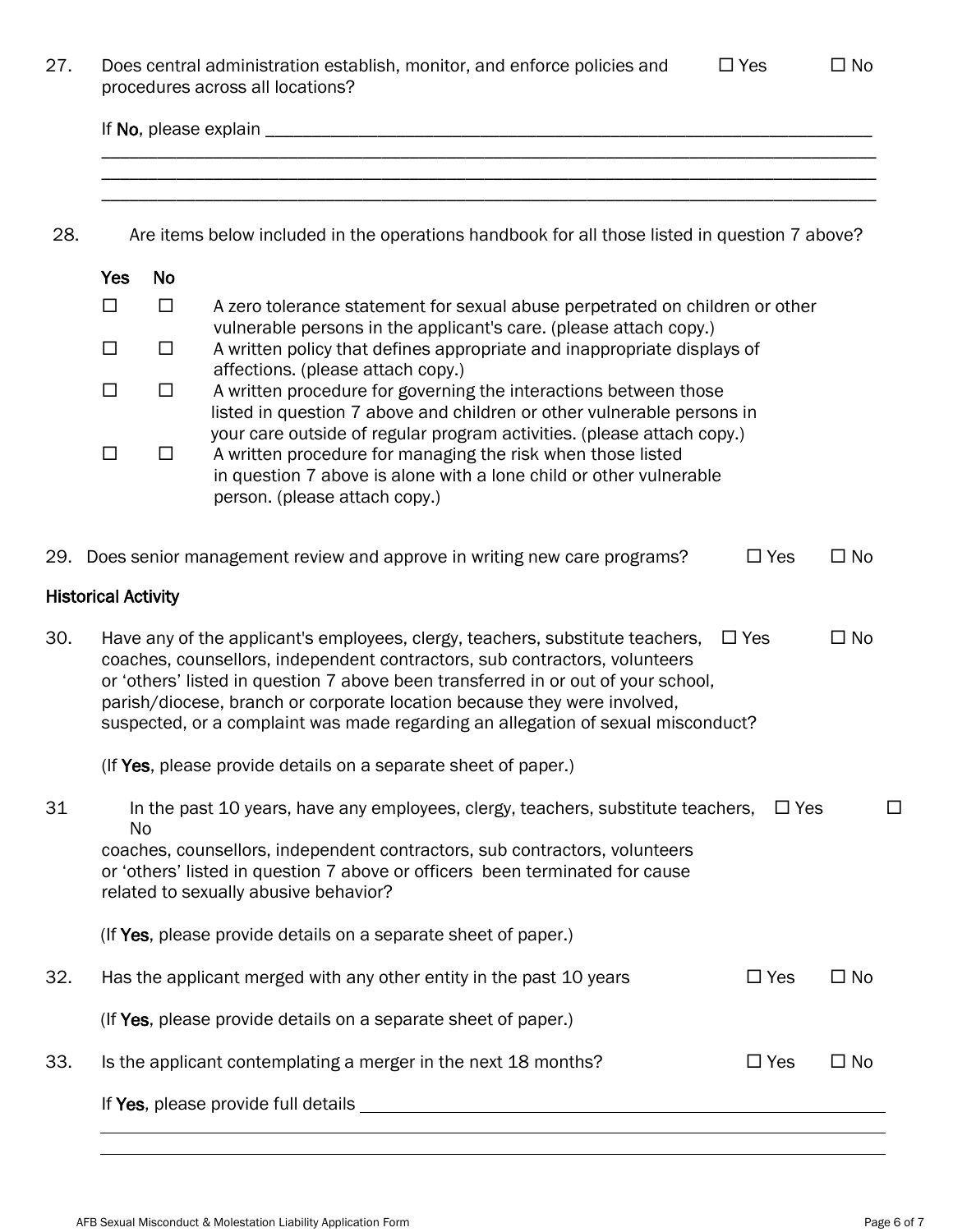| 34. | Has there been a major increase/decrease in the operating budget in the<br>last 5 years?                                                                                                                                      | $\Box$ Yes | $\square$ No |
|-----|-------------------------------------------------------------------------------------------------------------------------------------------------------------------------------------------------------------------------------|------------|--------------|
|     | If Yes, please explain example and the set of the set of the set of the set of the set of the set of the set of the set of the set of the set of the set of the set of the set of the set of the set of the set of the set of |            |              |
|     |                                                                                                                                                                                                                               |            |              |
| 35. | Does the applicant plan to add any additional care programs in the next year?                                                                                                                                                 | $\Box$ Yes | $\square$ No |
|     |                                                                                                                                                                                                                               |            |              |
|     | <b>Claims Handling</b>                                                                                                                                                                                                        |            |              |
| 36. | Does the organization have a procedure to allow victims to report abuse?                                                                                                                                                      | $\Box$ Yes | $\Box$ No    |
|     | If Yes, please provide details of such protocol and any supporting documentation                                                                                                                                              |            |              |
|     |                                                                                                                                                                                                                               |            |              |
| 37. | Does the applicant have a written procedure for responding to allegations<br>of abuse? (If Yes, please attach copy)                                                                                                           | $\Box$ Yes | $\square$ No |
| 38. | Does the applicant have a written procedure for responding to reports of<br>suspicious or inappropriate behaviors? (If Yes, please attach copy)                                                                               | $\Box$ Yes | $\Box$ No    |
| 39. | Does the applicant have a designated investigator with specialized training who<br>is in charge of handling all internal sexual misconduct investigations?                                                                    | $\Box$ Yes | $\Box$ No    |
| 40. | Does the applicant use a standardized incident reporting form across all<br>locations and programs? (If Yes, please attach copy)                                                                                              | $\Box$ Yes | $\Box$ No    |